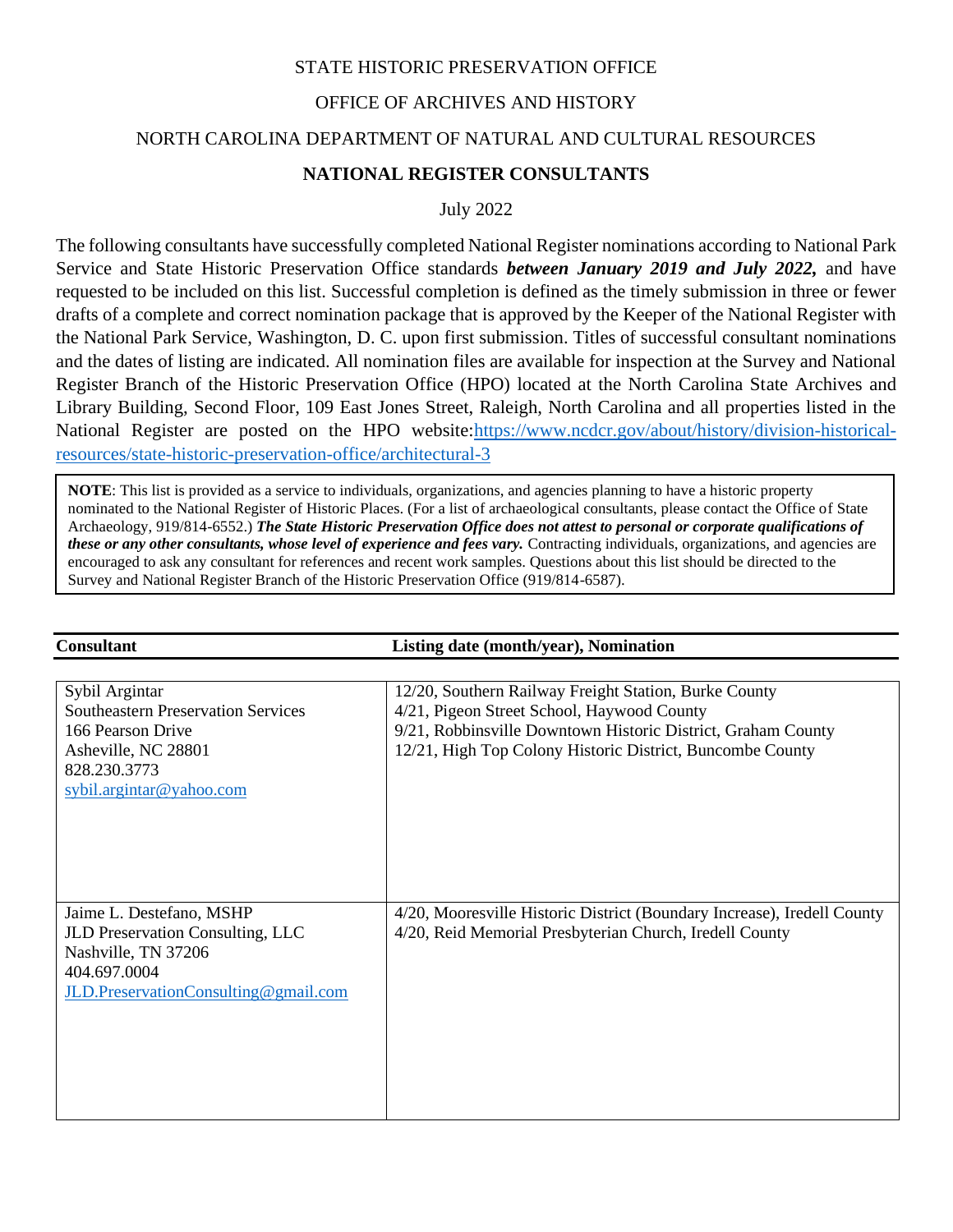# **Consultant Listing date (month/year), Nomination**

| <b>Heather Fearnbach</b><br>Fearnbach History Services, Inc.<br>3334 Nottingham Road<br>Winston-Salem, NC 27104<br>Phone: 336.765.2661 Fax: 336.768.8166<br>heatherfearnbach@bellsouth.net | 1/19, Stamey Company Store, Cleveland County<br>1/19, The Meadows (Boundary Decrease), Henderson County<br>5/19, Lexington Industrial Historic District, Davidson County<br>8/19, Taylorsville Milling Company Roller Mill, Alexander County<br>8/19, Carolina & Northwestern Railway Freight Station, Caldwell Co.<br>8/19, T. Austin & Ernestine L. Finch House, Davidson County<br>8/19, Bunyan S. & Edith W. Womble House, Forsyth County<br>8/19, Caromount Mills, Inc.,-Burlington Industries, Inc. Plant, Nash Co.<br>12/19, Thomas A. Morgan Farm, Vance County<br>4/20, Granite-Cora-Holt Mills Historic District, Alamance County<br>4/20, Schley Grange Hall, Orange County<br>11/20, Melrose Hosiery Mill No. 1, Guilford County<br>12/20, Ingleside, Mecklenburg County<br>4/21, Henry Fletcher and Carrie Allison Long House, Iredell County<br>8/21, John N. Smith Cemetery, Brunswick County<br>8/21, St. Stephen United Methodist Church, Davidson County<br>8/21, Elizabeth and Bowman Gray, Jr. House, Forsyth County<br>8/21, Pilot Hosiery Mill, Surry County<br>12/21, Norcott Mill - Cannon Mills Company Plant No. 10, Cabarrus<br>County<br>12/21, Ramsey Farm, Iredell County<br>4/22, Asheboro Downtown Historic District, Randolph County |
|--------------------------------------------------------------------------------------------------------------------------------------------------------------------------------------------|-----------------------------------------------------------------------------------------------------------------------------------------------------------------------------------------------------------------------------------------------------------------------------------------------------------------------------------------------------------------------------------------------------------------------------------------------------------------------------------------------------------------------------------------------------------------------------------------------------------------------------------------------------------------------------------------------------------------------------------------------------------------------------------------------------------------------------------------------------------------------------------------------------------------------------------------------------------------------------------------------------------------------------------------------------------------------------------------------------------------------------------------------------------------------------------------------------------------------------------------------------------------------|
| Clay Griffith<br><b>Acme Preservation Services</b><br>825C Merriman Avenue #345<br>Asheville, NC 28804<br>828.281.3852<br>$c$ griffith.acme@gmail.com                                      | 5/19, Henry River Mill Village Historic District, Burke County<br>5/21, The Cotton Patch, Polk County<br>9/21, South Asheville Cemetery and St. John 'A' Baptist Church,<br><b>Buncombe County</b>                                                                                                                                                                                                                                                                                                                                                                                                                                                                                                                                                                                                                                                                                                                                                                                                                                                                                                                                                                                                                                                                    |
| Mary Ruffin Hanbury<br><b>Hanbury Preservation Consulting</b><br>P.O. Box 6049<br>Raleigh, NC 27628<br>919.828.1905<br>maryruffin@hanburypreservation.com                                  | 8/19, Gem Theatre, Cabarrus County<br>12/19, Warren Place, Northampton County<br>12/19, St. Ambrose Episcopal Church, Wake County<br>11/20, H. B. Sugg School, Pitt County<br>12/20, Pearce-Stallings-Massey House, Franklin County<br>6/21, Elizabeth City Historic District (Additional Documentation),<br>Pasquotank County<br>8/21, Earle W. Webb, Jr. Memorial Civic Center and Library, Carteret<br>County<br>8/21, Saint Augustine's College Campus (Additional Documentation),<br><b>Wake County</b><br>12/21, Elizabeth City Historic District (Boundary Increase II),<br><b>Pasquotank County</b><br>4/22, Watkins Chapel AME Zion Church, Iredell County                                                                                                                                                                                                                                                                                                                                                                                                                                                                                                                                                                                                   |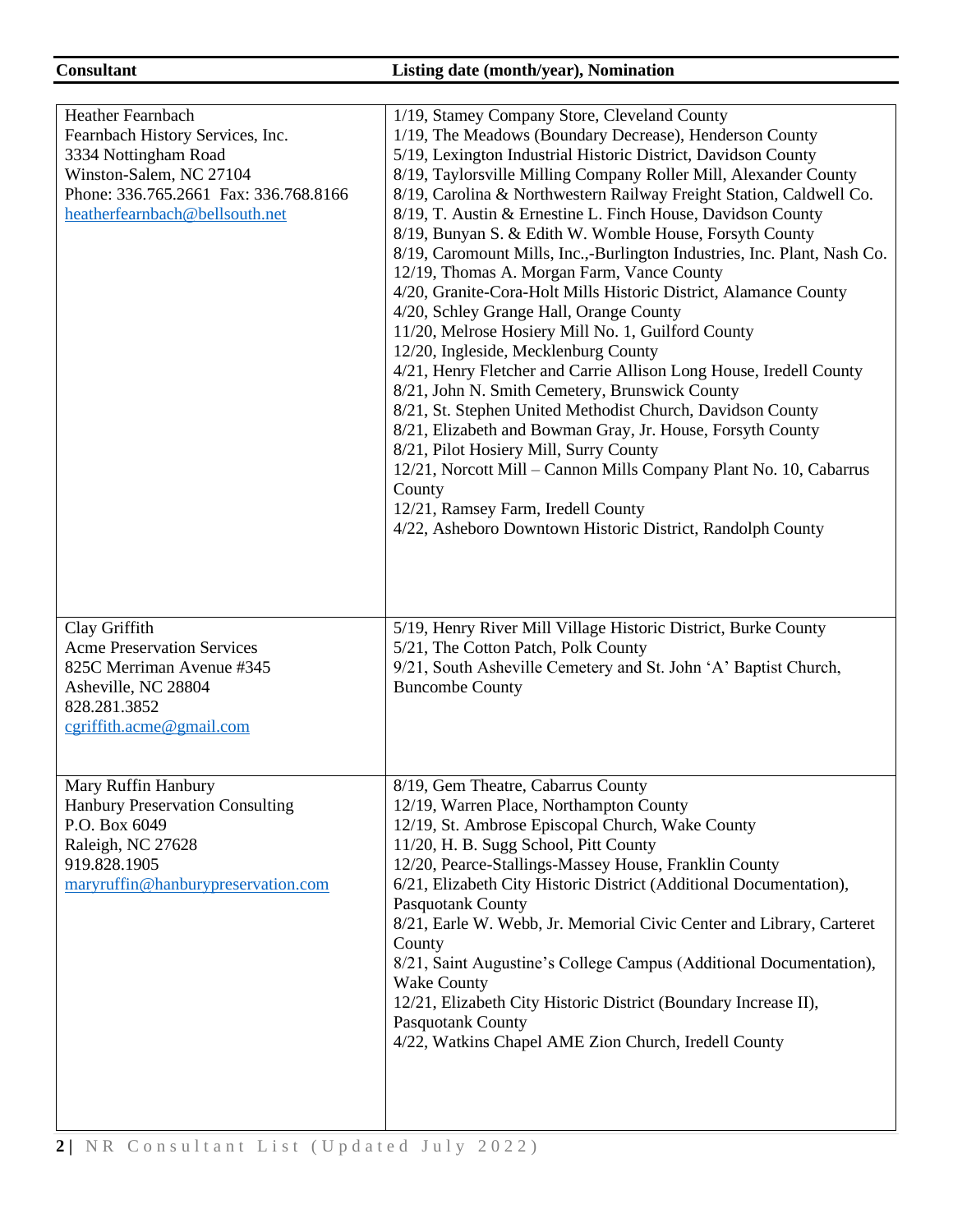| Martha B. and Michael O. Hartley<br>Hartley & Hartley Consultants<br>P.O. Box 834<br>King, NC 27021<br>336.287.1387<br>michael.orion.hartley@gmail.com<br>mahartley@oldsalem.org                                                                                                                        | 12/19, Evergreen Farm, Forsyth County                                                                                                                                                                                                                                                                                                                                                                                                                                                                                                                                                                                                                                                                                                                                                                                                       |
|---------------------------------------------------------------------------------------------------------------------------------------------------------------------------------------------------------------------------------------------------------------------------------------------------------|---------------------------------------------------------------------------------------------------------------------------------------------------------------------------------------------------------------------------------------------------------------------------------------------------------------------------------------------------------------------------------------------------------------------------------------------------------------------------------------------------------------------------------------------------------------------------------------------------------------------------------------------------------------------------------------------------------------------------------------------------------------------------------------------------------------------------------------------|
| Jennifer F. Martin and Cynthia de Miranda<br>MdM Historical Consultants, Inc.<br>P.O. Box 1399<br>Durham, NC 27702-1399<br>Physical Address: 808 Parker Street<br>Durham, NC 27701<br>919.368.1602 - Jennifer F. Martin<br>919.906.3136 - Cynthia de Miranda<br>jennifer@mdmhc.com<br>cynthia@mdmhc.com | 4/20, Cedar Grove School, Orange County<br>4/22, Southern Railway Passenger Car Number 1211, Rowan County<br>$-JM$<br>6/21, Samuel Warren Branch House, Halifax County<br>8/21, Graves-Fields House, Wake County<br>$-CM$                                                                                                                                                                                                                                                                                                                                                                                                                                                                                                                                                                                                                   |
| Michelle Michael<br>204 Woodburn Road<br>Raleigh, NC 27605<br>910.257.3047<br>historybydesign@aol.com                                                                                                                                                                                                   | 1/19, Bethlehem Baptist Church, Hertford County<br>4/20, Colerain Historic District, Bertie County                                                                                                                                                                                                                                                                                                                                                                                                                                                                                                                                                                                                                                                                                                                                          |
| J. Daniel Pezzoni<br><b>Landmark Preservation Associates</b><br>6 Houston Street<br>Lexington, VA 24450<br>540.464.5315<br>gilespezzoni@rockbridge.net<br>www.danpezzoni.com                                                                                                                            | 5/19, Oakwood Historic District (Boundary Increase), Catawba County<br>12/19, Ridge Westfield Elementary School, Surry County<br>12/19, Ben and Barbara Graves House, Surry County<br>12/19, Mount Carmel Presbyterian Church & Cemetery,<br>Richmond County and Montgomery County<br>12/20, Country Club Estates Historic District, Surry County<br>12/20, Lebanon Hill Historic District, Surry County<br>4/21, Mount Airy Historic District (Boundary Decrease), Surry County<br>4/21, Mount Airy Historic District (Boundary Increase II), Surry<br>County<br>4/21, Taylor Park Historic District, Surry County<br>9/21, Mount Airy Historic District (Additional Documentation), Surry<br>County<br>4/22, Dallas Historic District (Boundary Increase), Gaston County<br>4/22, Pilot Mountain Downtown Historic District, Surry County |
| Eric Plaag, PhD<br>Carolina Historical Consulting, LLC<br>703 Junaluska Rd.<br>Boone, NC 28607<br>828.773.6525<br>ericplaag@gmail.com                                                                                                                                                                   | 12/20, Harmon School, Wilkes County<br>12/21, Edwin Cochran Guy House, Avery County                                                                                                                                                                                                                                                                                                                                                                                                                                                                                                                                                                                                                                                                                                                                                         |